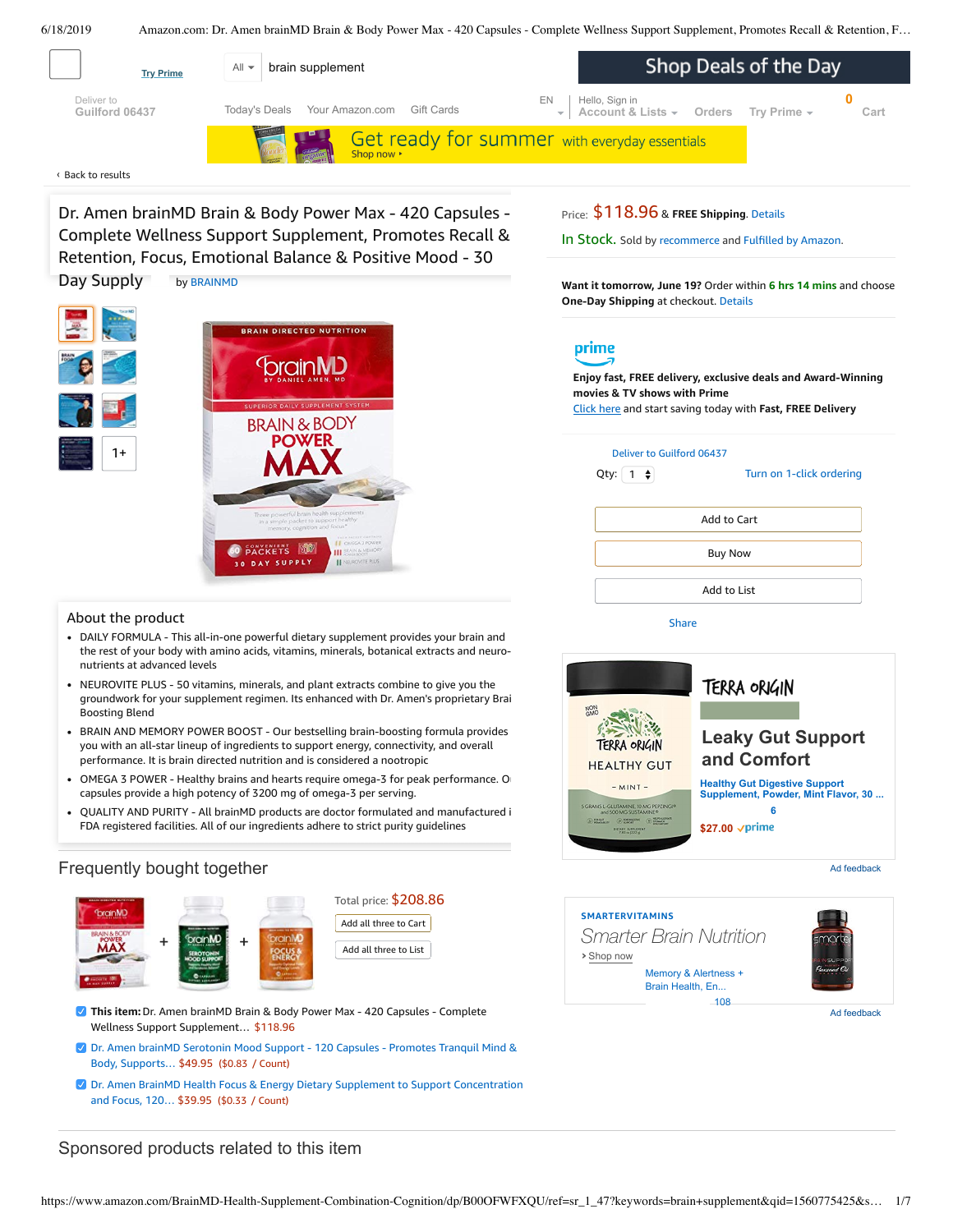

Ad feedback

## What other items do customers buy after viewing this item?

| foramMD                    | Dr. Amen brainMD NeuroLink - 180 Capsules - Stress Relief & Mood Support Supplement,<br>Promotes Optimal Brain Function, Focus & Concentration - Gluten-Free - 45 Servings<br>8<br>\$39.95  |
|----------------------------|---------------------------------------------------------------------------------------------------------------------------------------------------------------------------------------------|
|                            | Dr. Amen BrainMD Health Focus & Energy Dietary Supplement to Support Concentration and<br>Focus, 120 Capsules<br>40<br>\$39.95                                                              |
| <b><i><u>brant</u></i></b> | Dr. Amen brainMD Serotonin Mood Support - 120 Capsules - Promotes Tranquil Mind & Body,<br>Supports Calm, Emotional Balance & Healthy Weight Management - 30 Servings<br>22<br>\$49.95      |
|                            | Dr. Amen brainMD Omega-3 Power - 60 Capsules - Joint, Heart & Immune Support Supplement,<br>Promotes Positive Mood & Focus, Contains DHA & EPA - Gluten-Free - 30 Servings<br>29<br>\$24.95 |

### Special offers and product promotions

**[Your cost could be \\$68.96 instead of \\$118.96](https://www.amazon.com/gp/cobrandcard/marketing.html?pr=con321&inc=50gcUnrec&ts=dwutliumr9mwxm2r6r0bg05wqlf6dxi&dasin=B00OFWFXQU&plattr=math&place=detailpage&imp=66ea0924-059c-4908-b096-257c2d2599c3)**! Get a **\$50 Amazon.com Gift Card** instantly upon approval for the **Amazon Rewards Visa Card** Apply now

### **Have a question?**

Find answers in product info, Q&As, reviews

## Product description

"Brain-directed" Daily Supplement System that supports healthy memory, energy, cognitive function, alertness and focus.You must take care of your brain - So your brain can take care of you! And an easy way to start is with "Brain Power Max"With this package you get supplements and tools that work together for a complete brain health program. Test it out for yourself and I think you'll see a wonderful difference and feel newly encouraged about your life and your future.

### Product details

**Product Dimensions:** 7.1 x 3.5 x 8.8 inches

**Shipping Weight:** 1.2 pounds [\(View shipping rates and policies\)](https://www.amazon.com/gp/help/seller/shipping.html/ref=dp_pd_shipping?ie=UTF8&asin=B00OFWFXQU&seller=ATVPDKIKX0DER)

**ASIN:** B00OFWFXQU

**UPC:** 857568003079

#### **Average Customer Review:** [11 customer reviews](https://www.amazon.com/product-reviews/B00OFWFXQU/ref=acr_dpproductdetail_text?ie=UTF8&showViewpoints=1)

**Amazon Best Sellers Rank:** #28,228 in Health & Household ([See Top 100 in Health & Household\)](https://www.amazon.com/gp/bestsellers/hpc/ref=pd_zg_ts_hpc) #658 in [Blended Vitamin & Mineral Supplements](https://www.amazon.com/gp/bestsellers/hpc/3773931/ref=pd_zg_hrsr_hpc)

**Product Warranty:** For warranty information about this product, please [click here](https://www.amazon.com/gp/feature.html/ref=dp_warranty_request_3P?ie=UTF8&docId=1002406021)

https://www.amazon.com/BrainMD-Health-Supplement-Combination-Cognition/dp/B00OFWFXQU/ref=sr\_1\_47?keywords=brain+supplement&qid=1560775425&s… 2/7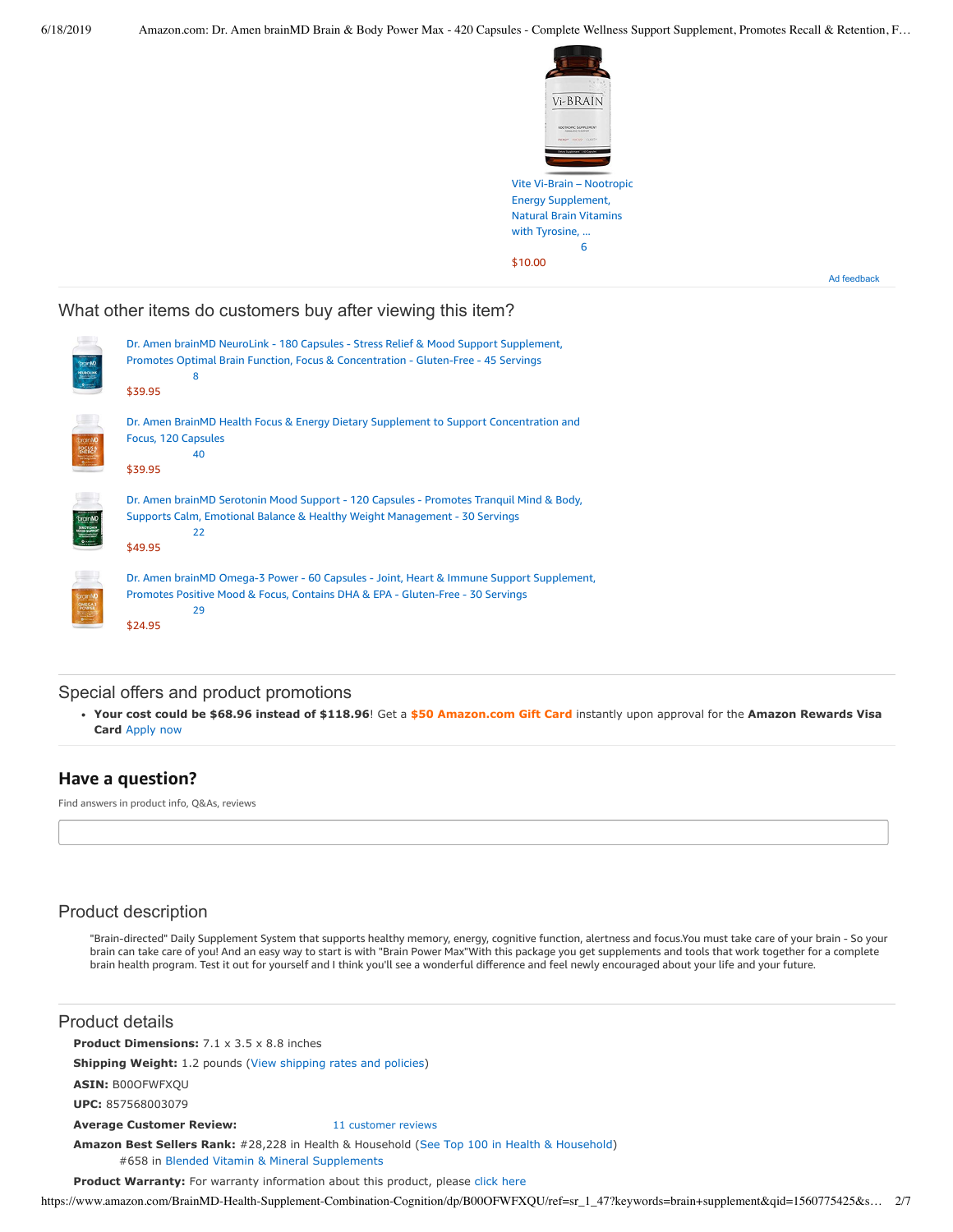Would you like to **tell us about a lower price**?

Related Video Shorts (0) [Upload](https://www.amazon.com/creatorhub/video/upload?productASIN=B00OFWFXQU&referringURL=ZHAvQjAwT0ZXRlhRVQ%3D%3D&ref=RVSW) your video



## Important information

#### **Legal Disclaimer**

Statements regarding dietary supplements have not been evaluated by the FDA and are not intended to diagnose, treat, cure, or prevent any disease or health condition.



Sponsored products related to this item

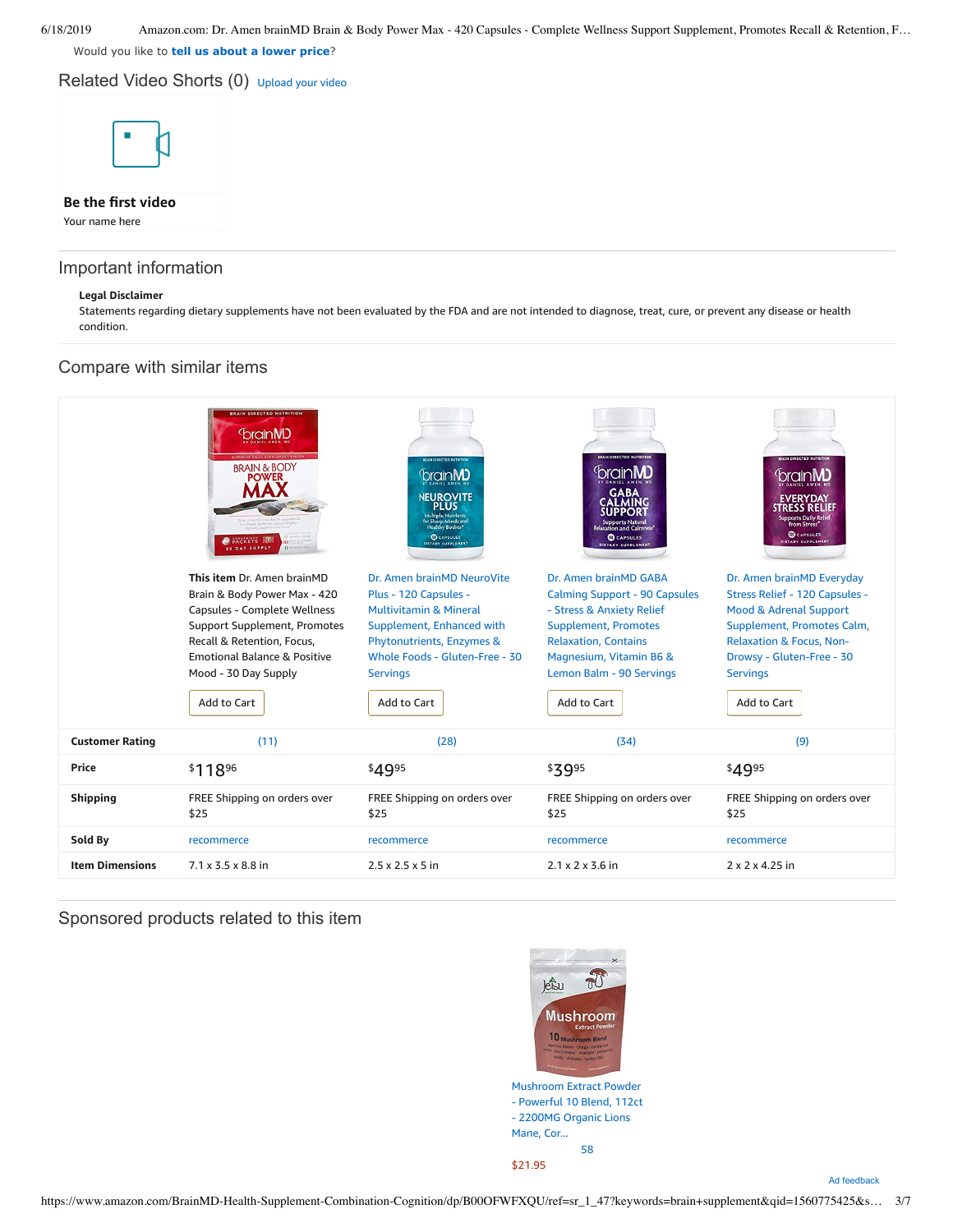Learn more >





<span id="page-3-1"></span>[See questions and answers](https://www.amazon.com/ask/questions/asin/B00OFWFXQU/ref=cm_cd_dp_lla_ql_ll) Customer Questions & Answers

## <span id="page-3-0"></span>**[11 customer](https://www.amazon.com/Amen-brainMD-Brain-Body-Power/product-reviews/B00OFWFXQU/ref=cm_cr_dp_d_show_all_top?ie=UTF8&reviewerType=all_reviews) reviews**

### 4.3 out of 5 [stars](javascript:void(0))

| 5 star | 82% |
|--------|-----|
| 4 star | 0%  |
| 3 star | 0%  |
| 2 star | 0%  |
| 1 star | 18% |

### **Review this product**

Share your thoughts with other customers

Write a [customer](https://www.amazon.com/review/create-review/ref=cm_cr_dp_d_wr_but_top?ie=UTF8&channel=glance-detail&asin=B00OFWFXQU) review

#### **Showing 1-8 of 11 reviews**

Top Reviews Top Reviews

Stella

### **Most complete vitamin ever, [definitely](https://www.amazon.com/gp/customer-reviews/R2JKAG8YHZPSGN/ref=cm_cr_dp_d_rvw_ttl?ie=UTF8&ASIN=B00OFWFXQU) worth every penny**

April 10, 2019 **Verified Purchase**

I take these vitamins every day and I can feel the difference. Hands-down the best vitamins I've ever taken. Very complete. I will continue buying them, plus I'm a huge fan of Dr. Amen... any dr that prefers to treat illnesses from a natural perspective first is so refreshing.

One person found this helpful



[Comment](https://www.amazon.com/gp/customer-reviews/R2JKAG8YHZPSGN/ref=cm_cr_dp_d_rvw_btm?ie=UTF8&ASIN=B00OFWFXQU#wasThisHelpful) [Report](https://www.amazon.com/hz/reviews-render/report-abuse?ie=UTF8&voteDomain=Reviews&ref=cm_cr_dp_d_rvw_hlp&csrfT=guF8HayCA6SGwqRTuH87pN3y%2FiQZDtfvcULE%2BbMAAAABAAAAAF0I4AdyYXcAAAAA%2B4kUEk%2F7iMGR3xPcX6iU&entityId=R2JKAG8YHZPSGN&sessionId=143-6729050-3493109) abuse

Betty

#### **Great [product!](https://www.amazon.com/gp/customer-reviews/RNINT9JQ27SQ8/ref=cm_cr_dp_d_rvw_ttl?ie=UTF8&ASIN=B00OFWFXQU)**

October 26, 2018

#### **Verified Purchase**

This is the best combination packet that I have found. I'm also a patient at the Amen Clinic and I have been taking this supplement packet as prescribed.

2 people found this helpful

[Comment](https://www.amazon.com/gp/customer-reviews/RNINT9JQ27SQ8/ref=cm_cr_dp_d_rvw_btm?ie=UTF8&ASIN=B00OFWFXQU#wasThisHelpful) [Report](https://www.amazon.com/hz/reviews-render/report-abuse?ie=UTF8&voteDomain=Reviews&ref=cm_cr_dp_d_rvw_hlp&csrfT=gkJqrBZ52BM0ZCVOkas3bvLYJPgpAyHMRcFu29EAAAABAAAAAF0I4AdyYXcAAAAA%2B4kUEk%2F7iMGR3xPcX6iU&entityId=RNINT9JQ27SQ8&sessionId=143-6729050-3493109) abuse [Helpful](https://www.amazon.com/ap/signin?openid.return_to=https%3A%2F%2Fwww.amazon.com%2Fdp%2FB00OFWFXQU%2Fref%3Dcm_cr_dp_d_vote_lft%3Fie%3DUTF8%26voteInstanceId%3DRNINT9JQ27SQ8%26voteValue%3D1%26csrfT%3DgkJqrBZ52BM0ZCVOkas3bvLYJPgpAyHMRcFu29EAAAABAAAAAF0I4AdyYXcAAAAA%252B4kUEk%252F7iMGR3xPcX6iU%23RNINT9JQ27SQ8&openid.identity=http%3A%2F%2Fspecs.openid.net%2Fauth%2F2.0%2Fidentifier_select&openid.claimed_id=http%3A%2F%2Fspecs.openid.net%2Fauth%2F2.0%2Fidentifier_select&openid.assoc_handle=usflex&openid.mode=checkid_setup&openid.ns=http%3A%2F%2Fspecs.openid.net%2Fauth%2F2.0)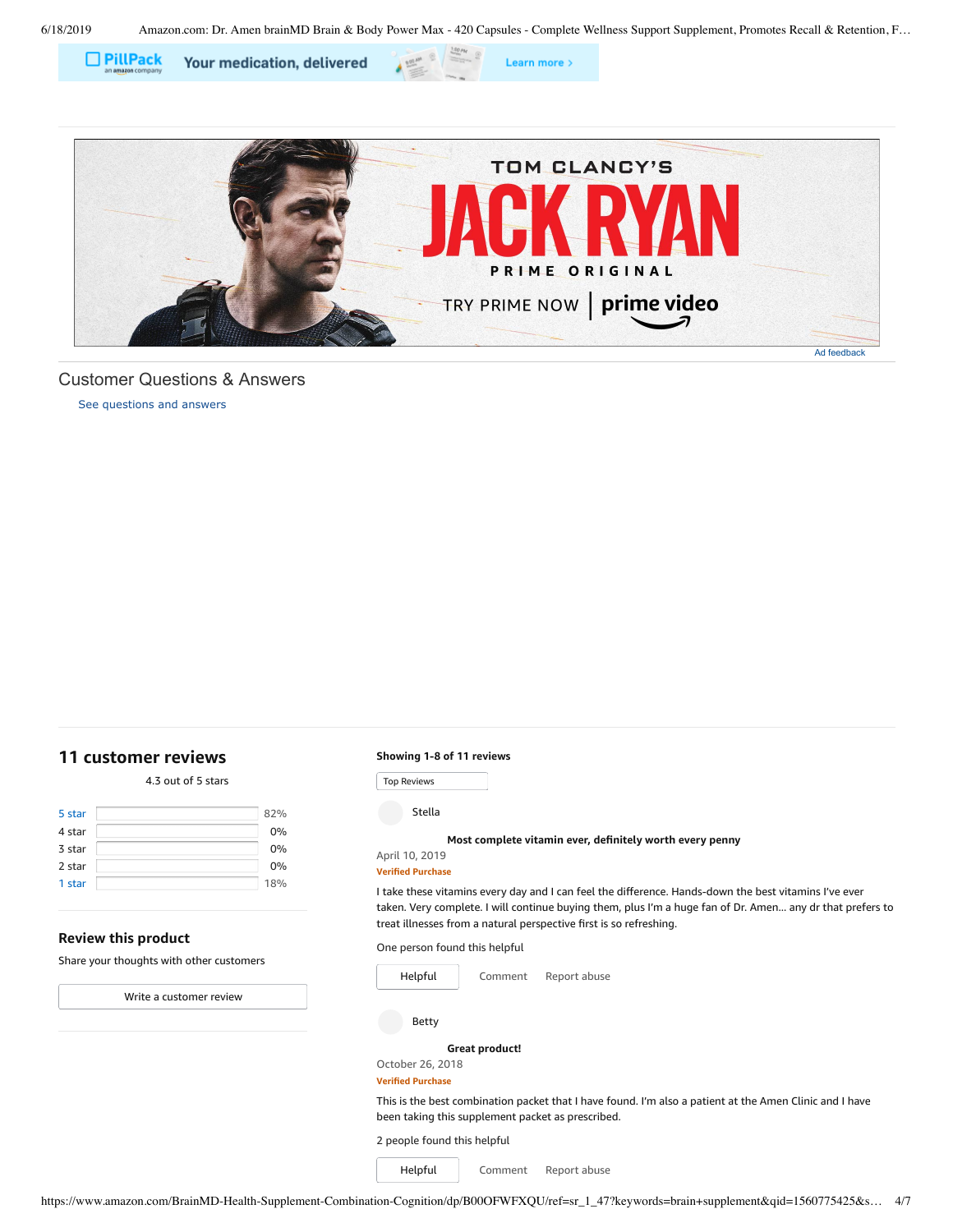|                      | jim malerba                                                                              |
|----------------------|------------------------------------------------------------------------------------------|
|                      | believe                                                                                  |
|                      | December 15, 2017<br><b>Verified Purchase</b>                                            |
|                      | 2 months in, can't get over the difference.i am more alert, more active and engaged then |
|                      | i've been in a long time.great products                                                  |
|                      | 5 people found this helpful                                                              |
| 1,548<br>Add to Cart | Helpful<br>Report abuse<br>Comment                                                       |
|                      | <b>Stewart Halbauer</b>                                                                  |
| Ad feedback          | <b>Five Stars</b>                                                                        |
|                      | June 26, 2018                                                                            |
|                      | <b>Verified Purchase</b><br>$A=$                                                         |
|                      | One person found this helpful                                                            |
|                      | Helpful<br>Report abuse<br>Comment                                                       |
|                      |                                                                                          |
|                      | <b>JERRY MOSELEY</b>                                                                     |
|                      | <b>Five Stars</b>                                                                        |
|                      | December 7, 2017<br><b>Verified Purchase</b>                                             |
|                      | good                                                                                     |
|                      | One person found this helpful                                                            |
|                      | Report abuse<br>Helpful<br>Comment                                                       |
|                      | <b>KSims</b>                                                                             |
|                      | <b>One Star</b><br>June 10, 2017                                                         |
|                      | <b>Verified Purchase</b>                                                                 |
|                      | This product made my blood pressure really high. You must be careful.                    |
|                      | 4 people found this helpful                                                              |
|                      | Helpful<br>Comment<br>Report abuse                                                       |
|                      | Amazon Customer                                                                          |
|                      | One Star                                                                                 |
|                      | May 31, 2017<br><b>Verified Purchase</b>                                                 |
|                      | DIDN'T SEE ANY HELP WITH THIS ONE                                                        |
|                      | 2 people found this helpful                                                              |
|                      | Helpful<br>Comment<br>Report abuse                                                       |
|                      | Betty A. Henderson                                                                       |
|                      | <b>Five Stars</b><br>June 3, 2017                                                        |
|                      | <b>Verified Purchase</b>                                                                 |
|                      | Convinent and very effective.                                                            |
|                      | 3 people found this helpful                                                              |
|                      | Helpful<br>Report abuse<br>Comment                                                       |
|                      | See all 11 reviews                                                                       |
|                      | Write a customer review                                                                  |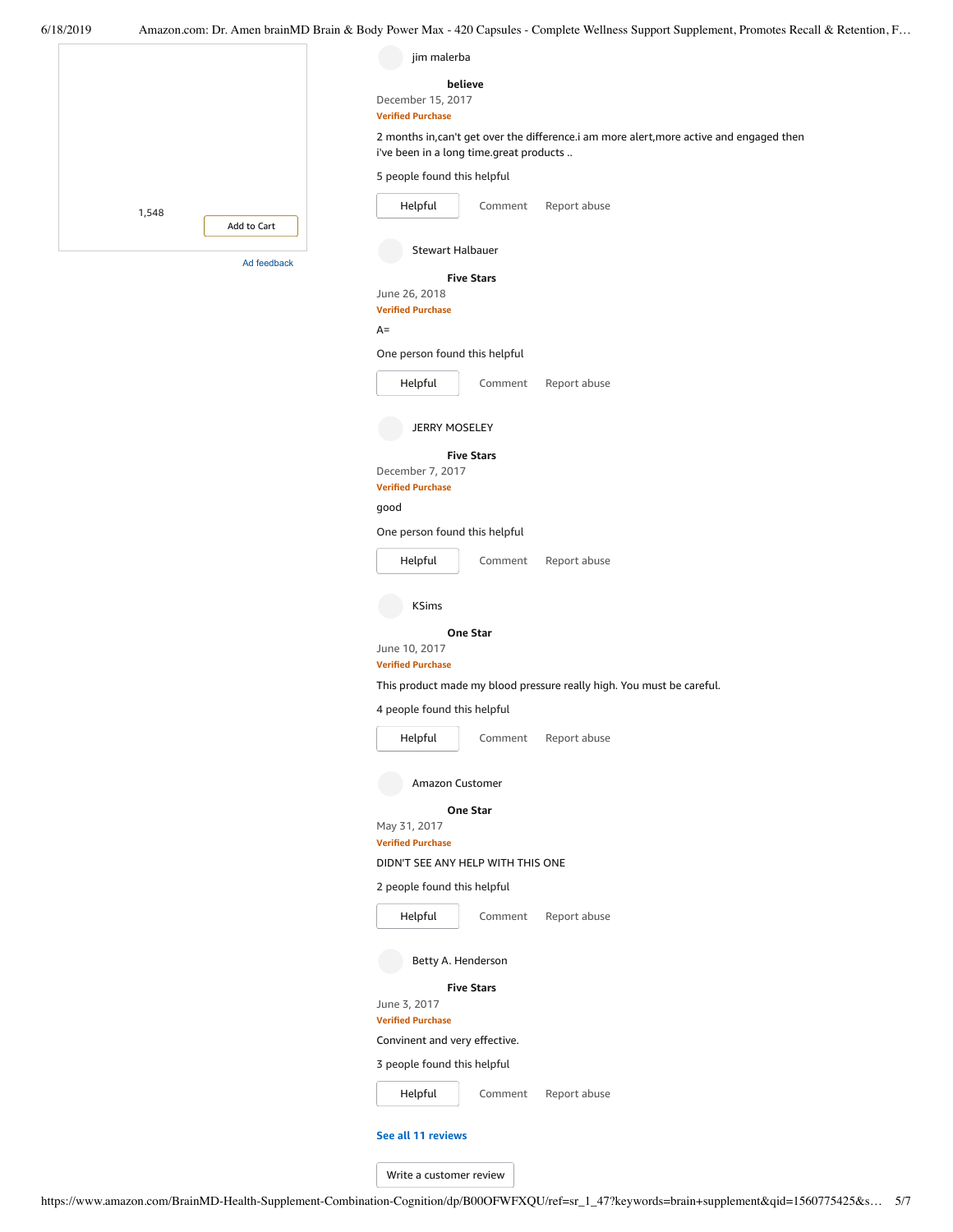### Set up an Amazon Giveaway



Amazon Giveaway allows you to run promotional giveaways in order to create buzz, reward your audience, and attract new followers and customers. Learn more about Amazon [Giveaway](https://www.amazon.com/gp/giveaway/home?ref=aga_dp_lm)

**This item:** Dr. Amen brainMD Brain & Body Power Max - 420 Capsules - Complete Wellness Support Supplement, Promotes Recall & Retention, Focus, Emotional Balance & Positive Mood - 30 Day Supply

Set up a [giveaway](https://www.amazon.com/giveaway/host/setup/ref=aga_h_su_dp?_encoding=UTF8&asin=B00OFWFXQU)

### Customers who bought this item also bought



Focus & Energy Dietary Supplement to Support [Concentration](https://www.amazon.com/Dr-Amen-Focus-and-Energy/dp/B009ZX6L2O/ref=pd_sim_121_1/143-6729050-3493109?_encoding=UTF8&pd_rd_i=B009ZX6L2O&pd_rd_r=cfd7e572-91c8-11e9-92b8-4364c775c47b&pd_rd_w=YQdip&pd_rd_wg=zG9iX&pf_rd_p=90485860-83e9-4fd9-b838-b28a9b7fda30&pf_rd_r=T0QXBF87W65S6VJJ9ZSP&psc=1&refRID=T0QXBF87W65S6VJJ9ZSP) and… [40](https://www.amazon.com/product-reviews/B009ZX6L2O/ref=pd_sim_121_cr_1/143-6729050-3493109?ie=UTF8&pd_rd_i=B009ZX6L2O&pd_rd_r=cfd7e572-91c8-11e9-92b8-4364c775c47b&pd_rd_w=YQdip&pd_rd_wg=zG9iX&pf_rd_p=90485860-83e9-4fd9-b838-b28a9b7fda30&pf_rd_r=T0QXBF87W65S6VJJ9ZSP&refRID=T0QXBF87W65S6VJJ9ZSP) [\\$39.95](https://www.amazon.com/Dr-Amen-Focus-and-Energy/dp/B009ZX6L2O/ref=pd_sim_121_1/143-6729050-3493109?_encoding=UTF8&pd_rd_i=B009ZX6L2O&pd_rd_r=cfd7e572-91c8-11e9-92b8-4364c775c47b&pd_rd_w=YQdip&pd_rd_wg=zG9iX&pf_rd_p=90485860-83e9-4fd9-b838-b28a9b7fda30&pf_rd_r=T0QXBF87W65S6VJJ9ZSP&psc=1&refRID=T0QXBF87W65S6VJJ9ZSP)

Ad feedback

Disclaimer: While we work to ensure that product information is correct, on occasion manufacturers may alter their ingredient lists. Actual product packaging and materials may contain more and/or different information than that shown on our Web site. We recommend that you do not solely rely on the information presented and that you always read labels, warnings, and directions before using or consuming a product. For additional information about a product, please contact the manufacturer. Content on this site is for reference purposes and is not intended to substitute for advice given by a physician, pharmacist, or other licensed health-care professional. You should not use this information as self-diagnosis or for treating a health problem or disease. Contact your health-care provider immediately if you suspect that you have a medical problem. Information and statements regarding dietary supplements have not been evaluated by the Food and Drug Administration and are not intended to diagnose, treat, cure, or prevent any disease or health condition. Amazon.com assumes no liability for inaccuracies or misstatements about products.

[Back to top](#page-0-0)

| <b>Get to Know Us</b>             | Make Money with Us           | <b>Amazon Payment Products</b>      | Let Us Help You                 |
|-----------------------------------|------------------------------|-------------------------------------|---------------------------------|
| Careers                           | Sell on Amazon               | Amazon Rewards Visa Signature Cards | Your Account                    |
| Blog                              | Sell Under Private Brands    | Amazon.com Store Card               | Your Orders                     |
| About Amazon                      | Sell on Amazon Handmade      | Amazon Business Card                | Shipping Rates & Policies       |
| Press Center                      | Sell Your Services on Amazon | Amazon.com Corporate Credit Line    | Amazon Prime                    |
| <b>Investor Relations</b>         | Sell on Amazon Business      | Shop with Points                    | Returns & Replacements          |
| Amazon Devices                    | Sell Your Apps on Amazon     | Credit Card Marketplace             | Manage Your Content and Devices |
| Tour an Amazon Fulfillment Center | Become an Affiliate          | Reload Your Balance                 | Amazon Assistant                |
|                                   | Advertise Your Products      | Amazon Currency Converter           | Help                            |
|                                   | Self-Publish with Us         |                                     |                                 |
|                                   | > See More                   |                                     |                                 |